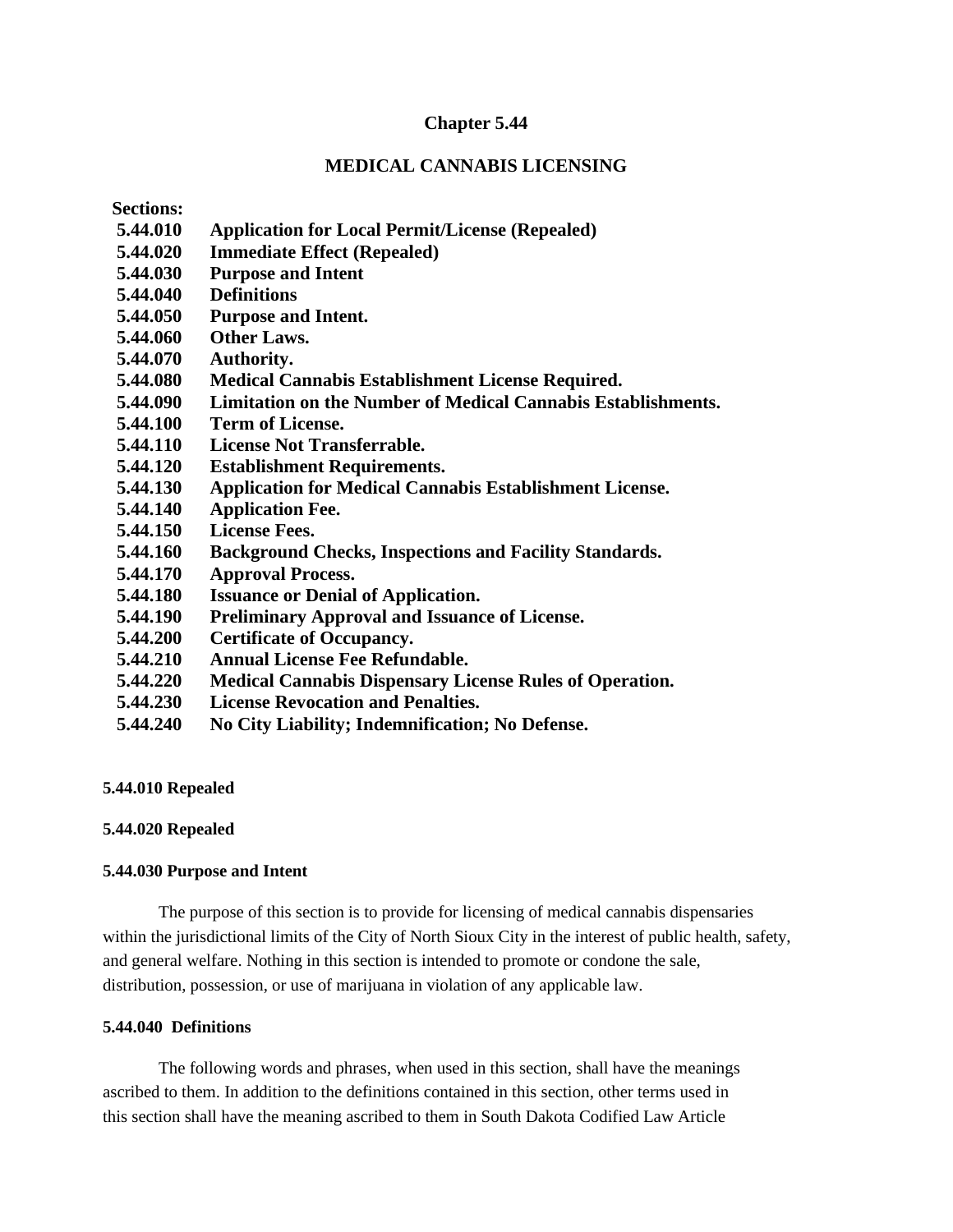34, Chapter 20G, Section 1, and SDCL § 22-42-1, and such definitions are hereby incorporated into this section by this reference.

 *Applicant* shall mean any person or entity who has submitted an application for a license or renewal of a license issued pursuant to this Division. If the applicant is an entity and not a natural person, applicant shall include all persons who are the members, managers, officers, directors and shareholders of such entity.

*Cannabis products* shall mean any concentrated cannabis, cannabis extracts, and products that are infused with cannabis or an extract thereof, and are intended for use or consumption by humans. The term includes edible cannabis products, beverages, topical products, ointments, oils, and tinctures.

 *Cardholder* shall mean any person who has been issued and possesses a valid registry identification card pursuant SDCL Chapter 34-20G.

 *Disqualifying felony offense* shall mean a crime that was classified as a felony in the jurisdiction where the person was convicted.

 *Initial application* shall mean the first application filed for a dispensary.

 *Licensed premises* shall mean the building within which the dispensary operates.

 *Licensee* shall mean any person or business entity that has been issued and holds a valid, current license pursuant to this Division. If the licensee is an entity and not a natural person, licensee shall include all persons who are the members, managers, officers, directors and shareholders of such entity.

*Medical cannabis or cannabis* shall mean marijuana as defined in SDCL § 22-42-1.

 *Medical cannabis dispensary or dispensary* shall mean the entity registered with the South Dakota Department of Health pursuant to SDCL Chapter 34-20G and licensed by the City pursuant to this Ordinance that acquires, possesses, stores, delivers, transfers, transports, sells, supplies, or dispenses cannabis, cannabis products, paraphernalia, or related supplies and educational materials to cardholders. Medical cannabis dispensary does not include a cannabis cultivation, testing or product manufacturing facility, or a recreational cannabis dispensary.

*Medical cannabis establishment* shall mean a cannabis cultivation facility, a cannabis testing facility, a cannabis product manufacturing facility, or a cannabis dispensary as those terms are defined in SDCL§ 34-20G-1.

*Registry identification card* shall mean a document issued by South Dakota Department of Health that identifies a person as a registered qualifying patient or registered designated caregiver, or documentation that is deemed a registry identification card pursuant to §§ 34- 20G-29 to 34-20G-42, inclusive.

#### **5.44.050 Purpose and Intent.**

The purpose of this section is to provide for licensing of medical cannabis dispensaries within the jurisdictional limits of the City of North Sioux City in the interest of public health, safety, and general welfare. Nothing in this section is intended to promote or condone the sale, distribution, possession, or use of marijuana in violation of any applicable law.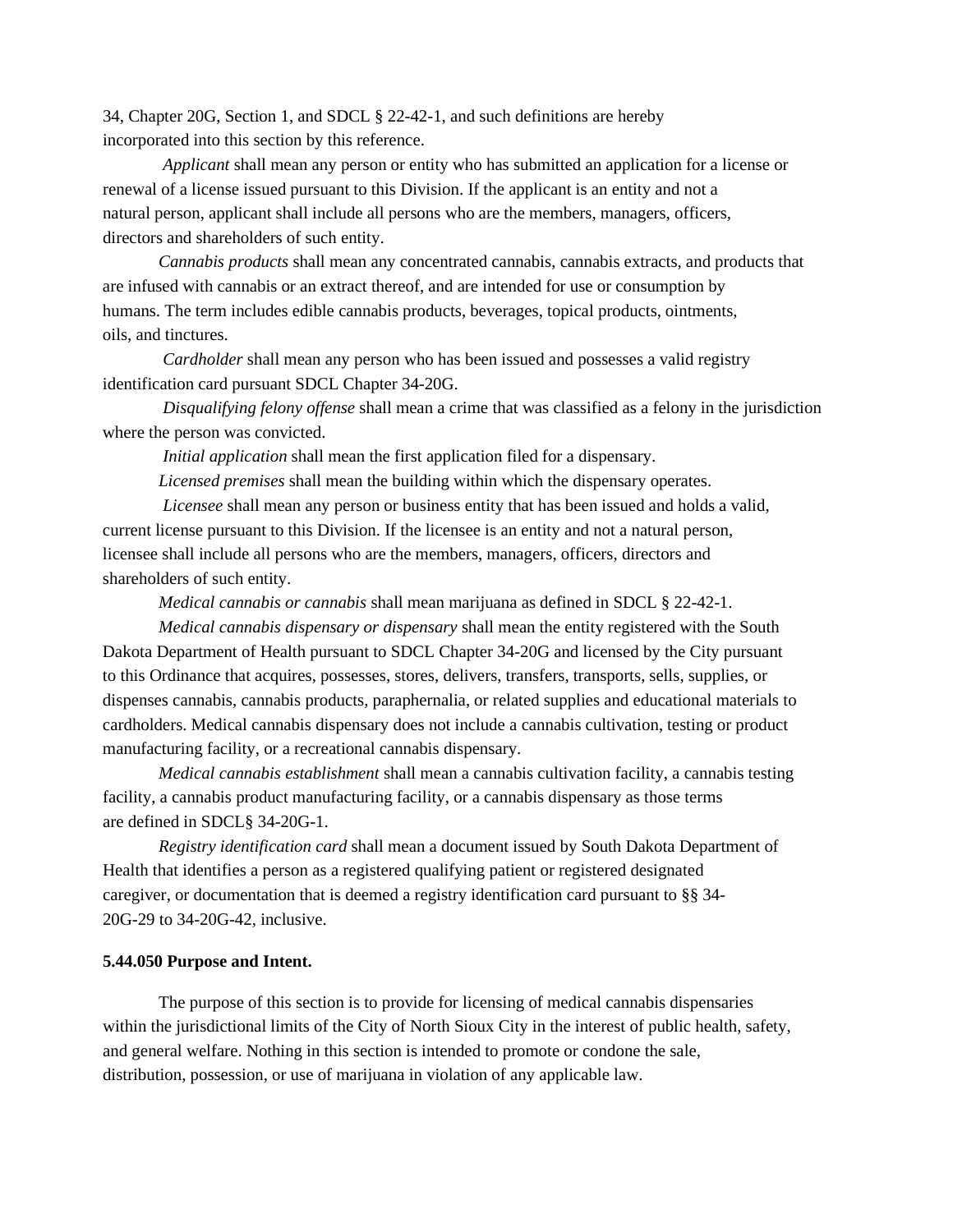### **5.44.060 Other Laws.**

If the state adopts any stricter regulation governing a medical cannabis dispensary than that set forth in this Division, the stricter regulation shall control the establishment or operation of any medical cannabis dispensary in the City. A licensee shall be required to demonstrate, upon demand by the City, or by law enforcement officers, that the source and quantity of any cannabis found upon the licensed premises are in full compliance with applicable state regulation. If the state prohibits the sale or other distribution of medical cannabis, any license issued under this Section shall be deemed immediately revoked by operation of law, with no ground for appeal or other redress by the licensee.

### **5.44.070 Authority.**

The City Council shall have authority pursuant to the SDCL Chapter 34-20G and this Division to grant or deny licenses, subject to Department of Health approval. The City Administrator and/or the Chief of Police shall have the authority to inspect the premises and business of a medical cannabis establishment to confirm compliance with all licensure requirements.

### **5.44.080 Medical Cannabis Establishment License Required.**

No person or business entity shall operate a medical cannabis dispensary within the jurisdictional limits of the City unless that person or business entity has first obtained a medical cannabis dispensary license from the City. Such license shall be kept current at all times, and the failure to maintain a current license shall constitute a violation of this Section.

# **5.44.090 Limitation on the Number of Medical Cannabis Establishments.**

Under the authority granted by SDCL 34-20G-56, the following are the maximum number and type of medical cannabis establishments that may be registered by the State of South Dakota to operate within the jurisdictional limits of North Sioux City at any given time:

| <b>Type of Facility</b>                        | # of Licenses |
|------------------------------------------------|---------------|
| <b>Cannabis Cultivation Facility</b>           |               |
| <b>Cannabis Testing Facility</b>               |               |
| <b>Cannabis Product Manufacturing Facility</b> |               |
| Cannabis Dispensary                            |               |

The City of North Sioux City hereby directs the State to give registration preference only to those applicants that have received a medical cannabis dispensary license certificate issued by the City of North Sioux City pursuant to this Division. No other medical cannabis establishment shall be permitted to operate within the jurisdictional limits of the City.

#### **5.44.100 Term of License.**

Each license issued under this Division shall be effective upon issuance and shall terminate on the last day of December of the year issued.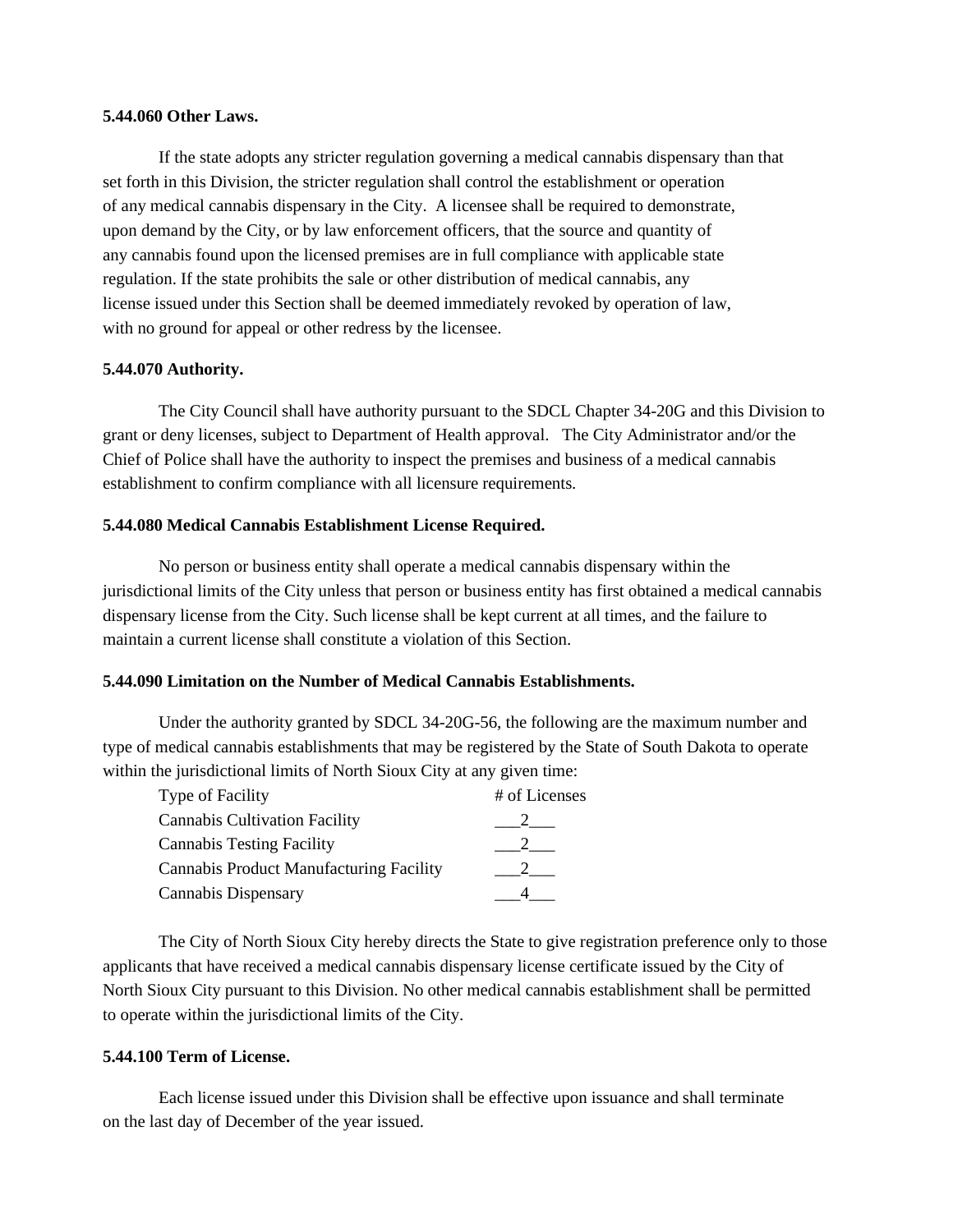### **5.44.110 License Not Transferrable.**

Licenses issued under this division shall not be transferable to any other person, business entity, or location and shall lapse automatically upon a change of ownership or location

### **5.44.120 Establishment Requirements.**

A medical cannabis establishment licensee is subject to the following requirements:

- (a) No owner, LLC member or manager, shareholder, principal officer, or board member of a licensee may have served as an owner, LLC member or manager, shareholder, principal officer, or board member for a medical cannabis dispensary that has had its state registration certificate or any local, municipal, or county license revoked;
- (b) No owner, LLC member or manager, shareholder, principal officer, or board member may be under twenty-one years of age;
- (c) A licensee shall be prohibited from employing any employee convicted of a disqualifying felony offense;
- (d) A licensee shall be prohibited from employing any employee under twenty-one (21) years of age;
- (e) A medical cannabis dispensary shall not share office space with or refer a patient to any medical practitioner. See SDCL § 34-20G-67.
- (f) A medical cannabis dispensary shall not permit any person to consume cannabis upon the property of the licensed premises. See SDCL § 34-20G-68.
- (g) At least one of the owners, LLC members, or shareholders shall be a resident of this state;
- (h) A licensed dispensary shall be located only within the CB-1 Military Road Central Business District, CB-2 River Drive Central Business District, GB General Business District, or HC Highway Commercial District;
- (i) A licensed growing or processing facility shall be located only within the I Industrial District.
- (j) The licensed premises shall be located no less than five hundred (500) feet from the nearest property line of any school, church, licensed childcare facility, correctional facility, mental health facility, or substance abuse facility.
- (k) The licensed premises shall remain in compliance with applicable federal, state, and local laws and building codes (including, but not limited to, the prevailing building, plumbing, electrical, mechanical, fuel gas and fire codes adopted by the City of North Sioux City at the time of licensure).

The distances set forth in this section shall be computed by direct measurement in a straight line from the nearest property line of the land used for the purposes stated above, respectively, to the nearest portion of the building in which the medical cannabis dispensary is located. The locational criteria contained in this section shall apply to all proposed changes in the location of an existing license.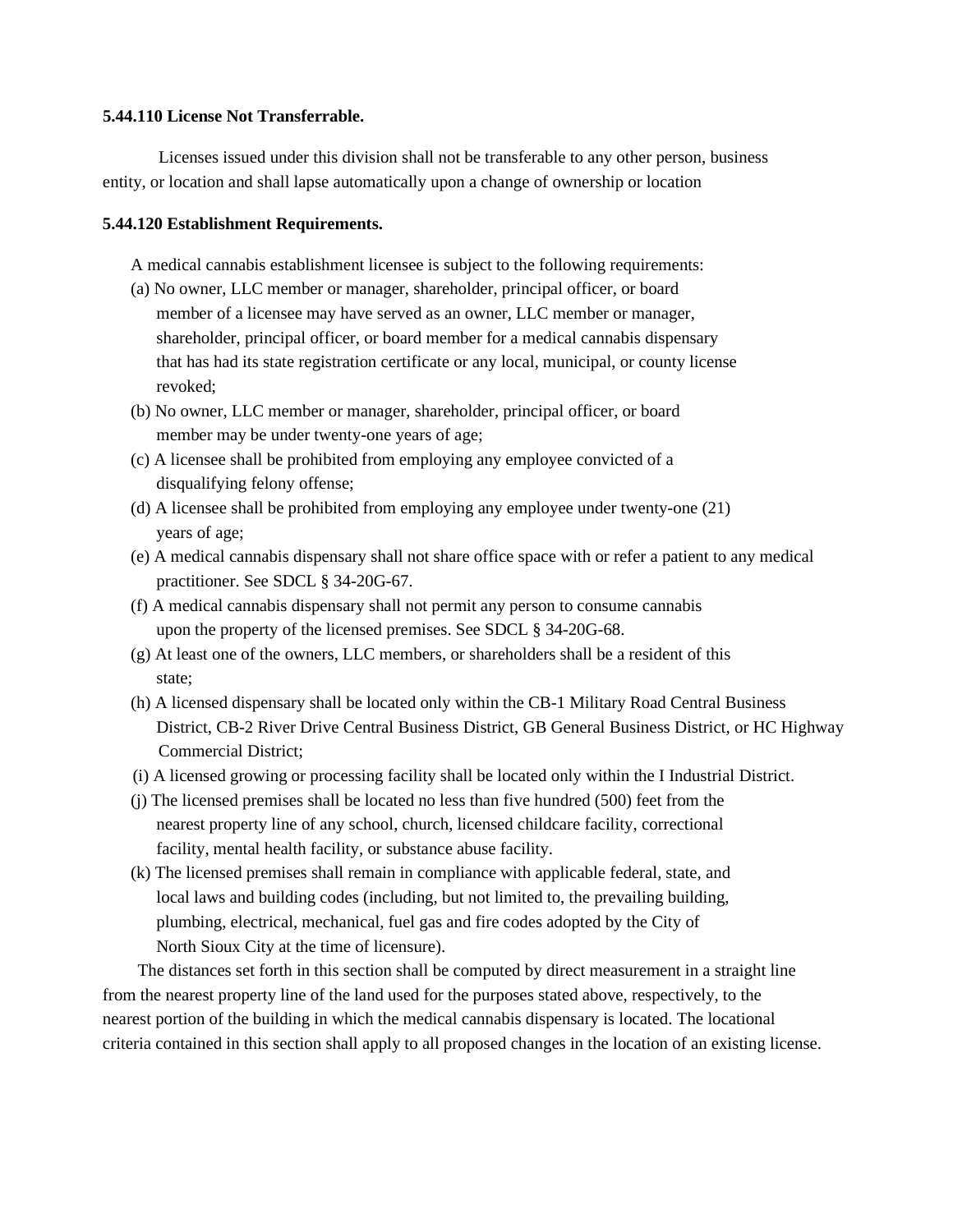### **5.44.130 Application for Medical Cannabis Establishment License.**

To obtain a medical cannabis establishment license, or to renew a license previously issued under this Chapter, the applicant shall file in the office of the finance officer an application on a form furnished by the finance officer or the finance officer's designee, which shall provide the following additional information:

- (a) The name, address, and date of birth of each owner, shareholder, LLC member and manager, principal officer, and board member of the proposed medical cannabis dispensary, as well as the name address and date of birth of any current employees at the time such application is filed;
- (b) A copy of the deed reflecting the applicant's ownership of, or a lease reflecting the right of the applicant to possess, the proposed licensed premises for the proposed use;
- (c) A "to scale" sketch of the floor plan of the proposed licensed premises reflecting compliance with the City's cannabis dispensary design requirements;
- (d) A "to scale" site plan reflecting all structures and boundaries of the proposed licensed premises reflecting compliance with the City's cannabis dispensary design requirements;
- (e) An elevation drawing or rendering of the exterior of the proposed licensed premises;
- (f) A description of safety and security measures reflecting compliance with the City's dispensary design and operational requirements; and
- (g) Any other additional information as the City Manager or his or her designee may deem necessary for an investigator to evaluate the character and business responsibility of the applicant.

No more than one application may be submitted by any individual, partnership or corporation. Additionally, no more than one application may be submitted for the same physical address.

#### **5.44.140 Application Fee.**

At the time an applicant files an application according to Sec. 5.44.130, applicant shall pay a non-refundable fee to the City in an amount established by resolution of the City Council to defray the costs incurred by the City for background investigations, review of the application, inspection of the proposed premises, and any other costs and labor associated with processing the application.

#### **5.44.150 License Fees.**

Within thirty (30) days of receiving a cannabis dispensary registration from the State of South Dakota pursuant to SDCL Chap. 34-20G, and at the time an applicant files a renewal application, the licensee shall tender to the City an annual license fee as shown below:

| <b>Type of Facility</b>                        | Annual Fee  |
|------------------------------------------------|-------------|
| <b>Cannabis Cultivation Facility</b>           | \$10,000.00 |
| <b>Cannabis Testing Facility</b>               | \$10,000.00 |
| <b>Cannabis Product Manufacturing Facility</b> | \$10,000.00 |
| Cannabis Dispensary                            | \$10,000.00 |

The annual license fee may be amended by resolution on the City Council as deemed necessary.

The annual license fee is in addition to the initial application fee required pursuant to

5.44.140. The annual license fee shall be paid on the basis of a full calendar year regardless of the date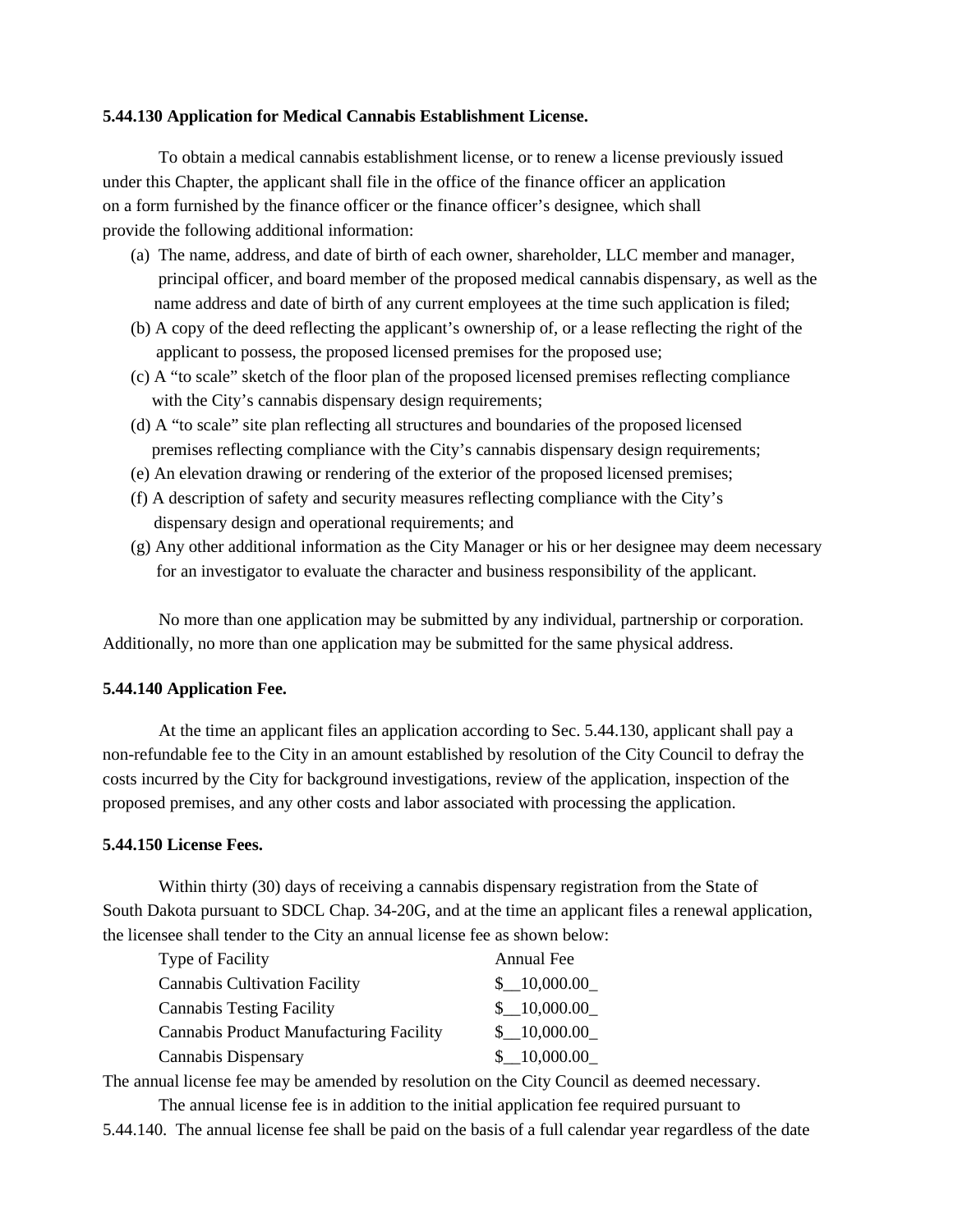of issuance, and no proration or discount shall be given. A license issued pursuant to this Ordinance is in addition to and does not eliminate the need for the licensee to obtain other required permits or licenses related to the operation of the medical cannabis dispensary including, but not limited to, the registration issued by the State of South Dakota pursuant to SDCL Chap. 34-20G, and any zoning related permits, plat approvals, or building or construction-related permits required by the North Sioux City Code of Municipal Ordinances or South Dakota law.

### **5.44.160 Background Checks, Inspections and Facility Standards.**

During review of the application and at all reasonable times after a license is issued, the City Administrator and/or the Chief of Police may make any reasonable inquiry into the criminal history of any owner, shareholder, LLC member and manager, principal officer, board member, and employee. It shall be a violation of this Chapter and grounds for revocation of any license issued hereunder for a licensee to allow any new principal officer, board member, or employee to begin work before submitting the information required under section Sec. 5.34.130(a) for each prospective new principal officer, board member, or employee. In addition, the City Manager and/or the Chief of Police, during review of the application and at all reasonable times after a license is issued, may enter and inspect the premises designated in the application or license to determine if the premises meets or continues to meet the requirements of all city ordinances and state statutes, and is being maintained in accordance with the following facility standards:

- (a) The facility shall have an entry-only breezeway area securely locked and partitioned from the dispensary sales floor wherein each customer must remain until the customer's identity, age, and registry identification card can be verified before each customer is admitted entry into the dispensary sales area.
- (b) The facility shall have locked display cases only accessible to staff during business hours. The facility shall have a locked vault or Drug Enforcement Agency storage cage in which all cannabis, cannabis products, and undeposited funds shall be stored outside business hours.
- (c) All exterior entrances and exits, all parking areas, and all sidewalks adjacent to the dispensary facility shall be lighted at all times after dark.
- (e) High-definition cameras of sufficient quantity and quality shall be mounted in a manner to fully capture the facial features of all people entering the facility at each point of entry or exit, and to capture the facial features and actions of all people in all locations inside the facility, excepting only the restrooms. The camera system shall securely store high-definition camera footage for no less than thirty (30) days.
- (f) The facility shall have a functional commercial alarm system triggered by the press of a button, by the breaking of glass, and by forcing open a locked door.

#### **5.44.170 Approval Process.**

Upon receipt of a complete application, the City Administrator shall circulate the application to all affected service areas and departments of the City to determine whether the application is in full compliance with all applicable laws, rules, and regulations. No license shall be submitted to the City Council for consideration until after the City Administrator or the Chief of Police has caused the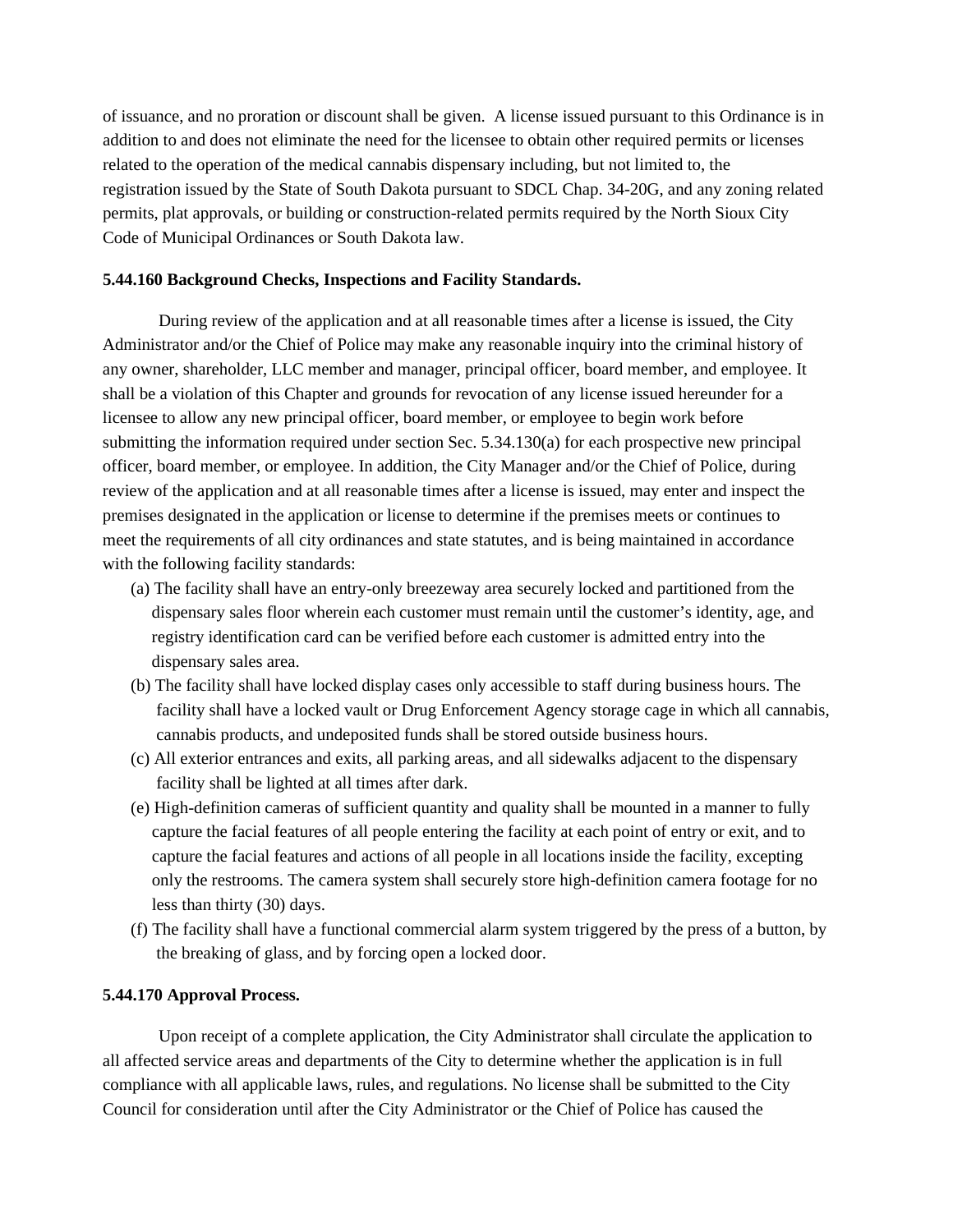proposed premises to be inspected to determine compliance of the premises with all applicable requirements of this Division and the Code of Municipal Ordinances, and with the plans and descriptions submitted as part of the application. The City Administrator or the Chief of Police shall not submit to the City Council for consideration any application that does not meet the requirements or limitations of this Ordinance.

If the City Administrator or the Chief of Police has determined that all requirements for a dispensary license have been met and they believe the issuance to be in the public's best interest and upon payment of the application fee in advance by the applicant, the City Administrator shall schedule a public hearing and submit the application to the City Council for consideration of approval.

Upon receipt of a completed application from the City Administrator of Chief of Police, the City Council shall hold a public hearing to discuss the merits of the application and to receive public input. In considering an application, the City Council shall consider all contents and proposals within the application, the observations and results of any inspection undertaken pursuant to section 5.44.160, the impact to the public that may result, whether the proposed dispensary is located in a zone that permits its operation, the manner in which the applicant previously operated a dispensary or other business licensed by the City, as well as the applicant's history of compliance with city ordinances and state law.

If approved by the City Council, the Finance Officer shall issue to the applicant a cannabis license certificate specifying the date of issuance, the period of licensure, the name of the licensee, the physical address of the licensed premises, the type of medical cannabis establishment being licensed, and a sworn statement certifying that the licensed establishment as proposed does not violate the City's enacted zoning restrictions as required under SDCL 34-20G-55(1)(d). The Finance Officer shall also promptly transmit a copy of the license certificate to the South Dakota Department of Health to satisfy SDCL 34-20G-55(1)(e).

### **5.44.180 Issuance or Denial of Application.**

If a license is denied by the City Council, an applicant must wait at least 1 year to submit a new application. Any application submitted pursuant to this section must be accompanied with a new application fee payment.

#### **5.44.190 Preliminary Approval and Issuance of License.**

If approved, the City's issuance of a license following an initial application shall be provisional and subject to automatic termination if:

- (a) The licensee does not receive or fails to qualify for the state registration certificate required under SDCL Chapter 34-20G within 120 days of issuance of the license; or
- (b) At least (4) other holders of an active and unrevoked medical cannabis dispensary facility license or least two (2) other holders of another medical cannabis license type have previously received a state registration certificate required under SDCL Chapter 34-20G; or
- (c) The licensee fails to pay the annual license fee to the City within thirty (30) days of the issuance of the state registration certificate in accordance with 5.44.150; or
- (d) The licensee fails to obtain a certificate of occupancy from the City in accordance with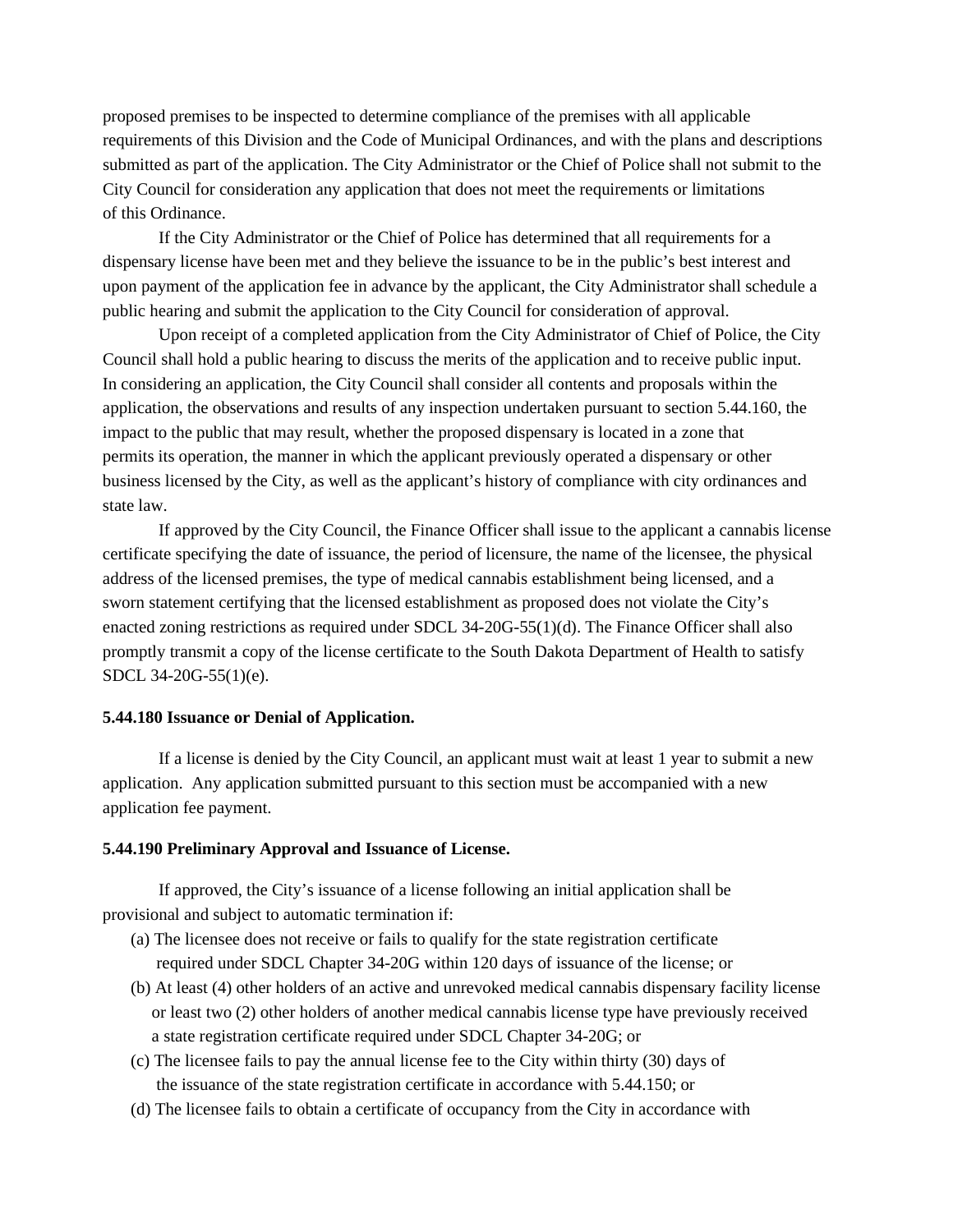5.44.200 within one hundred eighty (180) days of issuance of the state registration certificate issued under SDCL Chapter 34-20G.

No licensee may engage in the sale of cannabis products under a provisional license.

### **5.44.200 Certificate of Occupancy.**

Licensee shall not begin operation or open its doors to the public until it receives from the City a certificate of occupancy. The City shall not issue a certificate of occupancy until the City Administrator, Chief of Police and/or City Building Inspector has fully inspected the licensed premises And determined that the establishment satisfies all requirements of licensure as set forth in this ordinance, all applicable zoning requirements, and all other applicable federal, state, and local laws and building codes, and that the licensed establishment is ready for occupancy with such equipment and security measures in place as may be necessary to comply with the applicable provisions of this Ordinance and state law. The City shall not issue a certificate of occupancy until the licensee provides written evidence that the licensee has paid the Annual License Fee under 5.44.150, and all registration application fees due to the state in connection with the South Dakota Department of Health's review of the application.

### **5.44.210 Annual License Fee Refundable.**

If a provisional license is automatically terminated by operation of 5.44.190, the annual license fee paid pursuant to 5.44.150 shall be refunded to applicant. The initial application fee paid pursuant 5.44.140 shall not be refunded. If a license is revoked pursuant to 5.44.230, the annual license fee shall not be refunded.

# **5.44.220 Medical Cannabis Dispensary License Rules of Operation.**

Each dispensary shall be operated only in accordance with the following rules:

- (a) Each licensee shall display the license issued by the City in a prominent location within the licensed premises;
- (b) The hours of operation of each dispensary shall be confined between the hours of 7:00 am to 7:00 pm Monday through Saturday.
- (c) Each establishment shall be owned, operated, kept, and maintained in accordance with the establishment requirements set forth in 5.44.120 and facility standards set forth in 5.44.160; and
- (d) Each dispensary shall operate in accordance with all applicable local and state laws concerning medical cannabis.

# **5.44.230 License Revocation and Penalties.**

- (a) Any medical cannabis establishment license may be cancelled or suspended for any failure to comply with the rules set out in this chapter.
- (b) Any person operating a dispensary without a license is subject to a civil fine of up to five hundred dollars (\$500.00). Each day a dispensary is operated without a license shall be a separate offence.